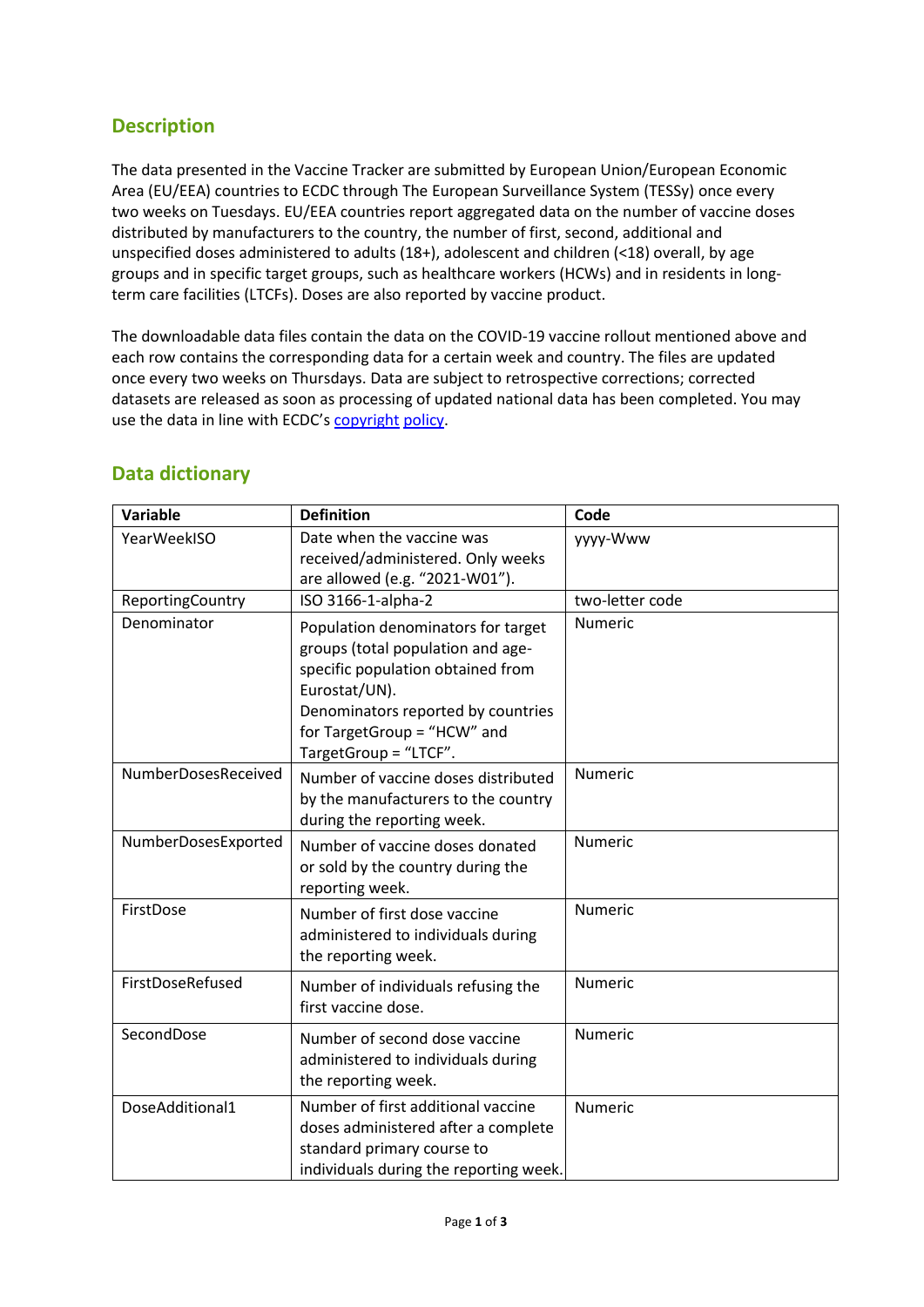| DoseAdditional2 | Number of second additional vaccine<br>doses administered after a complete<br>standard primary course to<br>individuals during the reporting week.                        | Numeric                                                                                                                                                                                                                                                                                                                                                                                                                                                                                                                                                                                  |
|-----------------|---------------------------------------------------------------------------------------------------------------------------------------------------------------------------|------------------------------------------------------------------------------------------------------------------------------------------------------------------------------------------------------------------------------------------------------------------------------------------------------------------------------------------------------------------------------------------------------------------------------------------------------------------------------------------------------------------------------------------------------------------------------------------|
| UnknownDose     | Number of doses administered<br>during the reporting week where the<br>type of dose was not specified (i.e. it<br>is not known whether it was a first<br>or second dose). | Numeric                                                                                                                                                                                                                                                                                                                                                                                                                                                                                                                                                                                  |
| Region          | As a minimum data should be<br>reported at national level (Region =<br>country code).                                                                                     | Country/NUTS1 or<br>2/GAUL1/Country specific                                                                                                                                                                                                                                                                                                                                                                                                                                                                                                                                             |
| TargetGroup     | Target group for vaccination.                                                                                                                                             | ALL = Overall adults (18+)<br>Age<18 = Overall adolescents and<br>children<br>HCW = Healthcare workers<br>LTCF = Residents in long term care<br>facilities<br>AgeO_4 = $0-4$ years old<br>Age $5_9$ = 5-9 years old<br>Age $10_14 = 10-14$ years old<br>Age15_17 = 15-17 years old<br>Age 18_24 = 18-24 years old<br>Age25_49 = 25-49 years old<br>Age 50_59 = 50-59 years old<br>Age60_69 = $60-69$ years old<br>Age70 79 = 70-79 years old<br>Age80+ = $80$ years and over<br>AgeUnk = Unknown age 1_Age<60<br>= adults below 60 years of age<br>$1$ Age60+ = adults 60 years and over |
| Vaccine         | Name of vaccine. Additional vaccines<br>will be added on approval or as<br>requested.                                                                                     | AZ = Vaxzevria - AstraZeneca<br>BECNBG (previously CN) = Inactivated<br>- Beijing CNBG<br><b>BHACOV = Covaxin - Bharat</b><br>CHU = Chumakov - Covi-Vac<br>COM = Comirnaty - Pfizer/BioNTech<br>CVAC = Curevac-CVnCOV<br>JANSS = Ad26.COV 2.5 - Janssen<br>HAYATVAC = Hayat VAC<br>$MOD = mRNA-1273 - Moderna$<br>$Nvx = Novavax - Covovax$<br>NVXD = Novavax - Nuvaxovid<br>$QAZVAQ = QazCovid-In$<br>SGSK = Sanofi GSK - Subunit<br>$SICOV = Covishield - SII$<br>SIN = CoronaVac - Sinovac<br>SPU = Sputnik V - Gamaleya<br>SPUL = Gamaleya - Sputnik-Light                           |